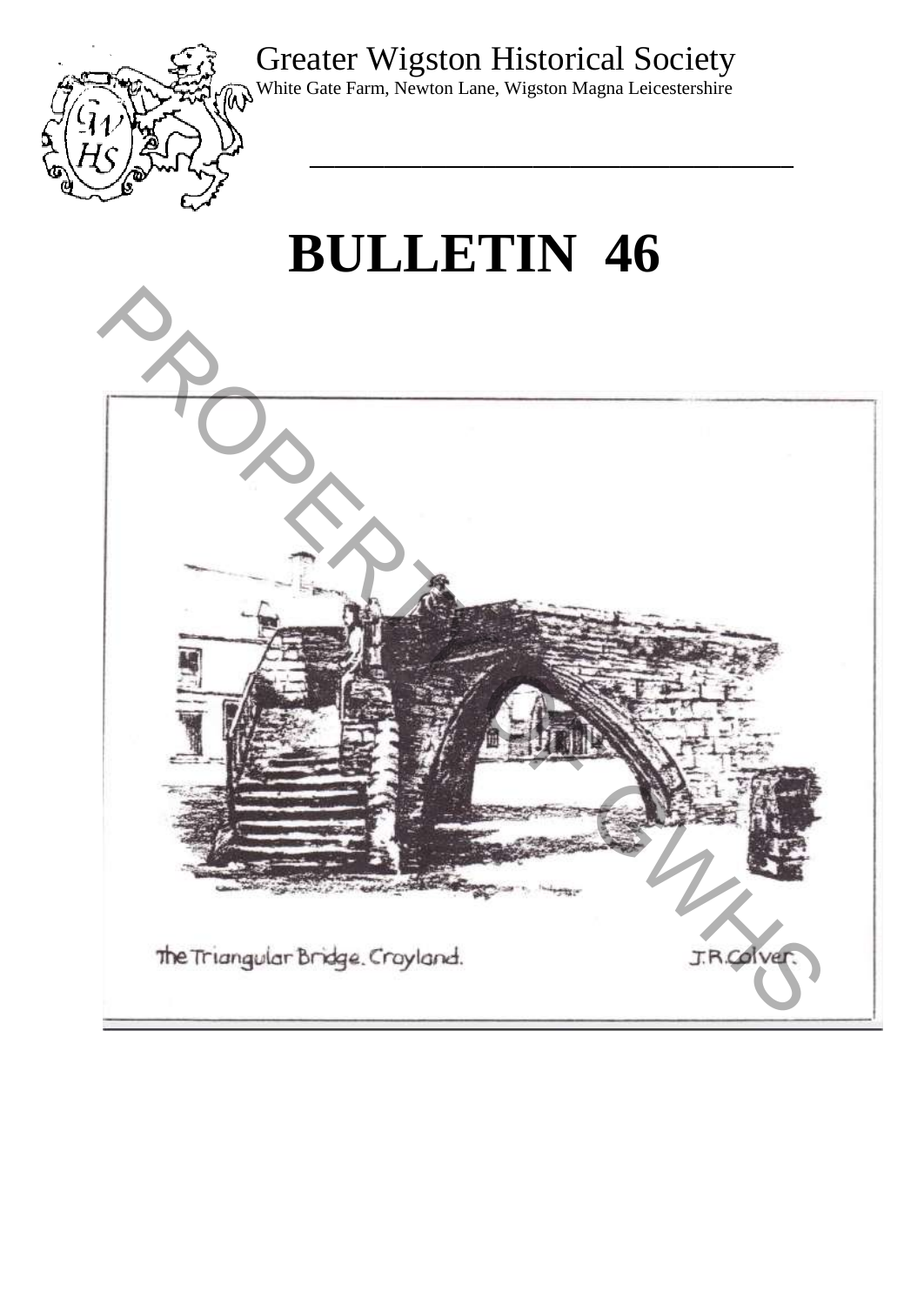#### **PROGRAMME OF MEETINGS - OCTOBER 1996 TO FEBRUARY 1997**

#### **Wednesday 16th October 1996**

'History of Leicester Market -Mr. L. Jarvis. 7.30p.m. Wigston Liberal Club.

#### **Wednesday 20th November 1996**

'History of Wigston<sup>'</sup> - Text of a Lecture given to the Wigston Literary & Scientific Society by W.J.R. Pochin Esq. M.A. , Barrister, of Newgate End, in 1911 - read by Duncan Lucas. 7.30p.m. Wigston Liberal Club.

'

### **Wednesday 18th December 1996**

Christmas Party. 7.30p.m. Wigston Liberal Club.

#### . **Wednesday 15th January 1997**

"Sketching the Past" - Olwen Hughes. 7.30p.m. Wigston Liberal Club.

## **Wednesday 19th February 1997**

A.G.M. followed by slides on the growth of Wigston, 1950s onwards - Dennis & Edna Taylor. 7.30p.m. Wigston Liberal Club.

\*\*\*\*\*\*\*\*\*\*\*\*\*\*\*\*\*\*\*\*\*\*\*\*\*\*\*\*\*\*\*\*\*\*\*\*\*\*\*\*\*\*\*\*\*\*\*\*\*\*\*\*\*\*\*\*\*\*\*\*\*\*\*\*\*\*\*\*\*\*\*\*\*\*\*\*\*\*\*\*\*\*\*\*

## **FRONT COVER DRAWING**

Jim Colver describes his drawing thus - Not only does Crowland (in Lines) possess an historic Abbey, it also boasts a bridge which is the outstanding curiosity of its kind in the country. The present bridge, built 1360-1390 replaced a former timber structure, the earliest reference to which is Eldred's charter AD943 that mentions the Triangular Bridge. It is somewhat difficult as one looks at it standing high & dry in the market place to ascertain the use for which it was built. One needs to remember that what are now streets were once waterways in an area of many small islands. It stands on three piers, arranged in a circle at the apices of an equilateral triangle; every two semi-arches balanced by a third. Though it has three arches it has but one groined arch consisting of three ribs. It was never intended for anything else but passenger traffic being too narrow for vehicles and too steep for horses or pack mules. **Chinamas Party.**<br> **Nederlesschev Jesu Liberal Club.**<br> **Nederlesschev Jesu Liberal Club.**<br> **Nederlesschev Jesu Liberal Club.**<br> **Nederlesschev Jesu Liberal Club.**<br> **Developeday 19th February 1997**<br> **AC.M. followed by skide** 

Formerly the River Welland divided into two streams at this point, one branch leading past the Abbey and discharging into the River Nene, the other continuing to Spalding. Water still flows beneath the bridge, but the channel conveying it is arched over forming part of a main sewer for the town.

The statue on the bridge represents our Saviour holding in his hand the mondus or the world. Originally it stood in the centre of the west gable of the west front of the Abbey. Careful examinations have proved that it was never originally part of the bridge. The statue was built for a lofty position as the inclination of the head shows. It is six feet high but only measures ten inches from its wall face to the edge of the knees.

\*\*\*\*\*\*\*\*\*\*\*\*\*\*\*\*\*\*\*\*\*\*\*\*\*\*\*\*\*\*\*\*\*\*\*\*\*\*\*\*\*\*\*\*\*\*\*\*\*\*\*\*\*\*\*\*\*\*\*\*\*\*\*\*\*\*\*\*\*\*\*\*\*\*\*\*\*\*\*

The Bulletin is published three times a year on 1st February, June & October. Articles etc. (which are always welcome) should be submitted to either of the Joint Editors three clear weeks before the publication date please.

Joint Editors: Mrs. Chris Smart, 197 Queens Road, Leicester.

Mrs. Tricia Berry, 7 Wensleydale Road, Wigston.

\*\*\*\*\*\*\*\*\*\*\*\*\*\*\*\*\*\*\*\*\*\*\*\*\*\*\*\*\*\*\*\*\*\*\*\*\*\*\*\*\*\*\*\*\*\*\*\*\*\*\*\*\*\*\*\*\*\*\*\*\*\*\*\*\*\*\*\*\*\*\*\*\*\*\*\*\*\*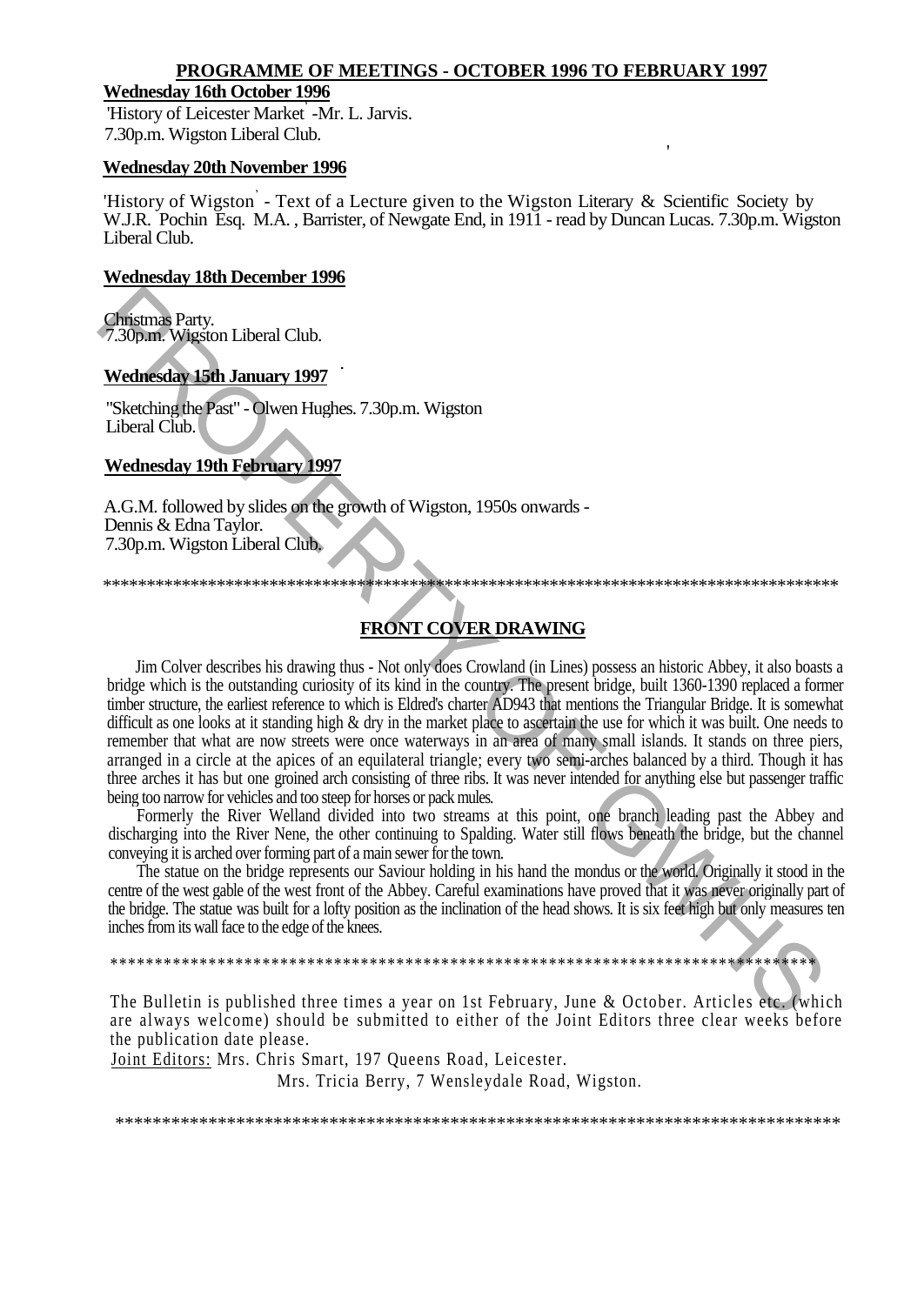#### **JUNE MEETING**

For the June summer outing members & friends assembled in Paddock Street for a coach to the Old Rectory, Cadeby. We were welcomed in the church by Mrs. Audrey Boston who gave an introductory talk explaining that the building dated from  $1250 \&$  had a similar squat tower to the one at Dadlington. That her late husband, Rev. Teddy Boston, had moved there in 1959 to be Rector of the parish  $\&$  had founded the 'Boston Collection.<sup>1</sup> After his untimely death in 1986 she had decided to continue to run the place herself. Rev. Boston was the last rector, the church now being run as part of a team ministry with 4 other parishes including Market Bosworth.

The first part of the evening was taken up with brass rubbing. The church is well known for this  $\&$ same size replicas of brasses from all over the country & Europe line the walls. These are made of fibreglass but look just like originals. A modern one of the Rector & his wife features also their pet dog, a canal narrow boat & train symbols, reflecting their interests. The Rev. Boston's collection of 2000 rubbings has been given to the Monumental Brass Society  $\&$  is used from time to time as a reference for repairs. The brass rubbing for which special rag paper is used, either black with a metalic wax crayon or white with a black crayon, looked easy when demonstrated & about half the company had a go with very encouraging results.

We then divided into groups  $\&$  looked round the garden at the various steam engines  $\&$  farm machines & had a ride on the narrow gauge railway. There are many well preserved slate headstones in the churchyard, the earliest noted being 1702. We were surprised to discover one in memory of William Davenport of Great Wigston who died in 1732 & Ann his wife. What brought them out to Cadeby, one wonders! Perhaps Ann was a native of that area.

Then followed a short talk & demonstration on the GWR "00" gauge model railway layout which took up an entire building. It is based on the actual route, as it was in 1935, from London to Olton Priors in Devon. It has all the working parts  $\&$  interconnecting telephones  $\&$  is sometimes actually run to an original time table speeded up so that 24 hours is compressed into 3 hours.

There was just time to look round the museum which is mainly railway but also much else, such as bygones of Rev. Boston's school days, before it was time to walk down the road to the village hall for an excellent ploughmans supper. Edna Taylor then thanked Mrs. Boston very much for a most interesting evening.

W GW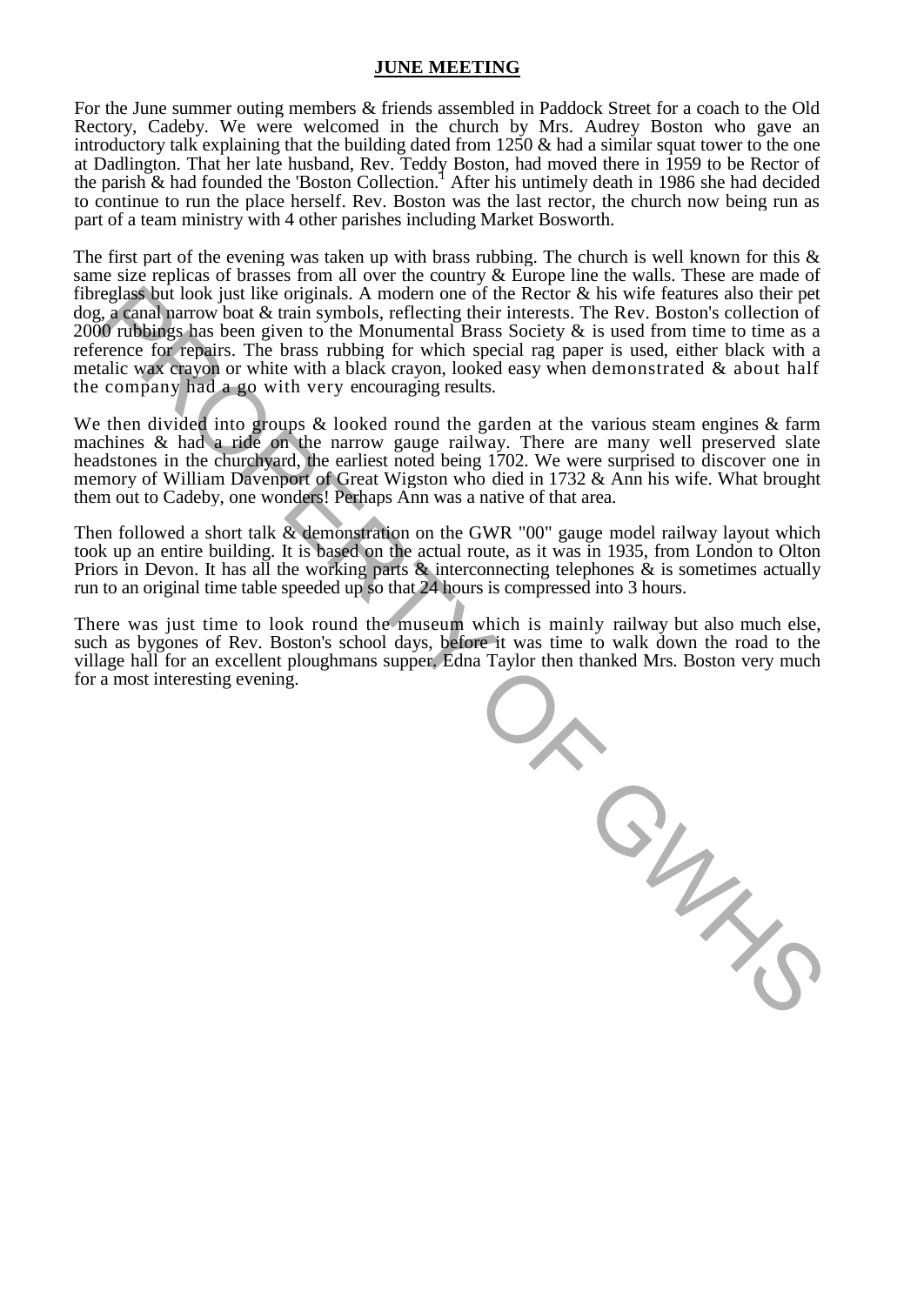#### **AUGUST MEETING**

On Wednesday the 21st of August the Society met for a guided tour of Leicester Town Hall. We were met on the Town Hall steps by our guide Eugene Dowd. The talk and guided tour provided a fascinating insight into the workings of local government both in the present day and in the past.

During the nineteenth century public responsibility was shifting from the parish to local government or the town corporation. Thus the building of a new town hall in the 1870s was to accommodate a growing bureaucracy, and to reflect civic pride in the achievements of preceding years. The Town Hall was built on the site of the Old Cattle Market, which had moved in 1866. It was designed by F.J. Hames and was the first public building in the country to be built in the "Queen Anne" style. The City Corporation moved there from the Guildhall.

It was built in three phases. The main body of the building completed in 1876 (or 1875 on an upper gable), the Bishop Street wing in 1910, and the Bowling Green Street side in 1924. Francis Hames also designed the Town Hall Square and Sir Israel Hart donated the bronze fountain in 1879 to complete the picture.

Many imposing portraits line the corridors to the Council Chamber where Council meetings are held. We were shown the interesting old Court Rooms and the town silver, much of it quite recent, as the old town silver was sold off in the nineteenth century! The list of Leicester Mayors provided interesting reading, many of them now associated with streetnames, schools and other public buildings.

Many thanks to Eugene who made the tour most entertaining with a wealth of facts and amusing anecdotes.

#### **SEPTEMBER MEETING**

Our Autumn season opened with member, John Royley, giving a talk illustrated with slides on Ancient Eqypt. The subject he is currently studying at Liverpool University.

He started by explaining that the Egypytian's apparent obsession with death, because of all the mummies  $\&$  tombs, should more correctly be interpreted as a zest for life  $\&$  a desire that it should continue in the next world. They believed in resurrection but only if something tangible remained hence the preserved bodies. So that there should be no doubt as to identity stylised portraits or masks showing the features of the deceased were made. The golden mask of Tutankhamen being the best known. Statues were also sometimes made, the Sphinx being an example of this.

After a death the internal organs were removed & stored separately. Sometimes mud was packed under the skin of the face to prevent a sunken look & false eyes might be used as the originals did not survive. The body was then dried in salt for about 70 days & embalmed with perhaps Palm wine, incense, gum from trees or spices. It was then tightly wrapped & bound in linen & placed in a coffin. This might be a large box in wood or stone or in later periods the figure shaped & highly decorated burial cases. Royal subjects were placed in specially built Pyramids & tables laden with food & wine, Lotus flowers, weapons & fabulous jewels placed there before all was sealed up. The mummies of more ordinary people were buried in the surrounding streets  $\&$ the poorer ones in the sand.

The Ancient Egyptian period is divided into 4 time scales. Before 3000BC is known as the Archaic, 2700BC is the Old Kingdom, 2000BC the Middle Kingdom & 1500BC the New Kingdom.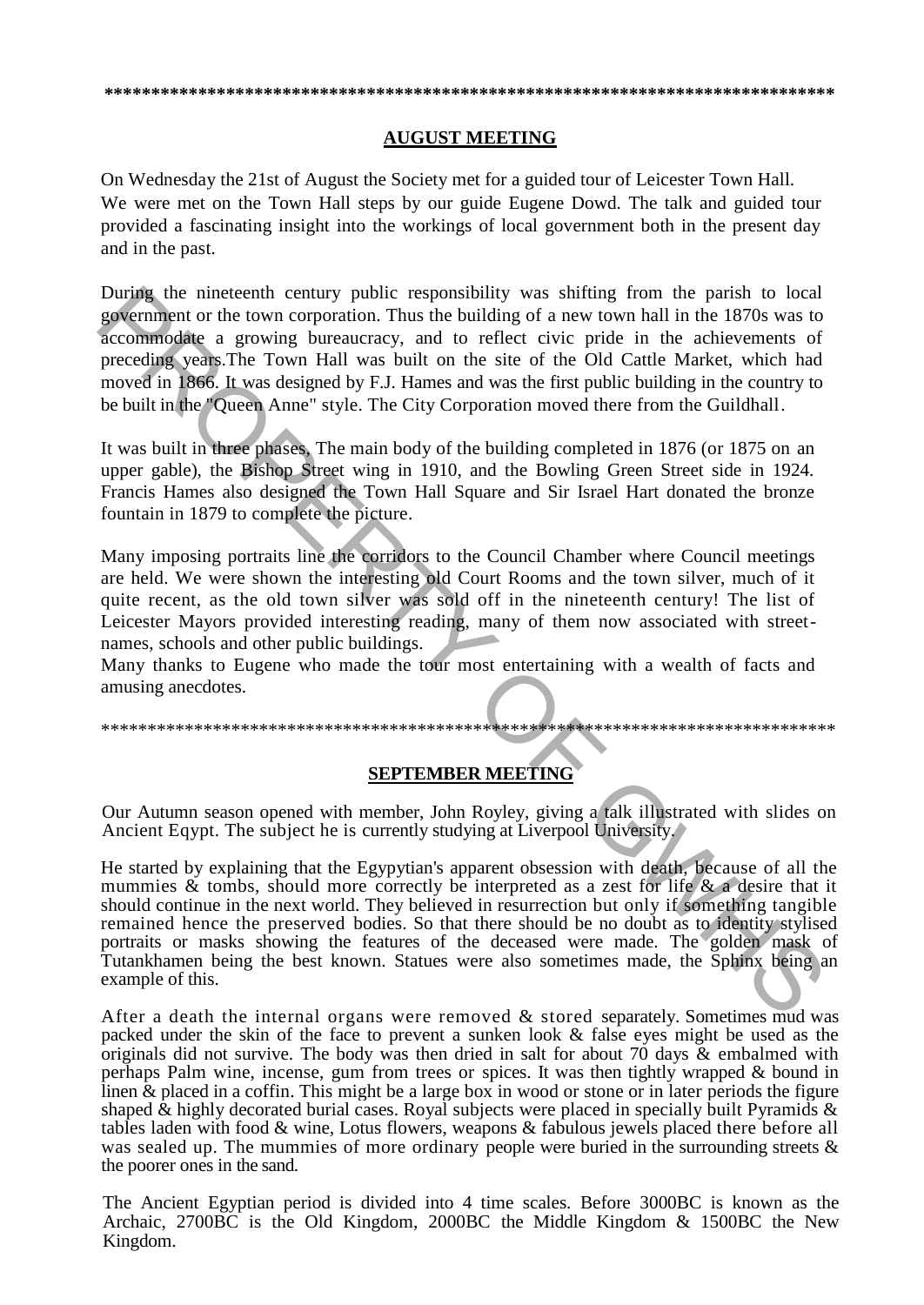After some questions & discussion the Chairman, Edna Taylor, thanked John for a most interesting if rather gruesome evening!

#### \*\*\*\*\*\*\*\*\*\*\*\*\*\*\*\*\*\*\*\*\*\*\*\*\*\*\*\*\*\*\*\*\*\*\*\*\*\*\*\*\*\*\*\*\*\*\*\*\*\*\*\*\*\*\*\*\*\*\*\*\*\*\*\*\*\*\*\*\*\*\*\*\*\*\*\*

#### **VISIT TO ST. THOMAS'S CHURCH & VICARAGE, SOUTH WIGSTON**

A late addition to the programme occurred as a result of Rev. Peter Day very kindly offering to give a group of up to 20 members a guided tour of his home & the church. This took place on Saturday morning, 22nd June. The visit commenced in the house which was built in 1894; probably by Harry Bland who had been the contractor responsible for the church. It was funded by various donations & a mortgage of £400. Constructed with the typical high ceilings, deep skirting boards, solid wooden doors  $\&$  picture rails of the period, it is largely unchanged except for the addition of central heating  $\&$  a shower in the bathroom. There is still the odd mark on the wall where a gas pipe once emerged for the lighting!

The large handsome ground floor rooms consist of a lounge, dining room with unusual window over the fireplace, study, kitchen & hall with staircase leading to 5 bedrooms above. There is the master bedroom & a suite of three inter-connecting rooms designed for a nanny, with girls on the one side & boys on the other. The remaining bedroom was reserved for the Bishop when he came to visit. All vicarages had to be capable of providing this hospitality  $\&$  to this day a vicarage must still have four bedrooms for the same reason. Up another staircase into the roof space is a very modest maid's room & access to storage area. Outside in the garden are lawns, specimen trees & a herb bed.

We then had a welcome cup of coffee & examined various maps & parish registers. Norah Moore was pleased to find her own baptism entry & those of some of the children of Orson Wright & his brother Joseph were noted. The first marriage at the newly consecrated church was between Joseph Turner Gadsby aged 23, a fireman (on the railway) & Ada Mary Herrington aged 18. There was no burial register because there was no churchyard. Burials took place at Wigston Cemetery & funeral services were not initially recorded.

-

After crossing the very busy Blaby Road to the church, we learned that the foundation stone was laid on 26/7/1892 & building completed the following year; the cost including fittings being £3000. The tower was added in 1901. The weight of the bells made it necessary to build the porch with 4' thick walls. Church, tower & bells were generously funded with large donations from Thomas Ingram as was the splendid organ which he dedicated to the "loving memory of Frances Dowley Ingram his wife & their happy married life of 57 years. A.D. 1895." St. Thomas's has always been known for its bell ringing & excellent music. The beautiful East window is dedicated to Sir John F.L. Rolleston who was Lord of the Manor & another generous benefactor of the church. A three panel painting of angels & Virgin & Child on the West wall is the work of Lady Rolleston & hanging over the font  $\&$  down the sides is some lovely symbolic modern applique work. variants of a more proper of the priorities of the period, it is largely unchanged except for the bonds, solid wooden doors & picture rails of the period, it is largely unchanged except for the production. Where a gas how

This visit was really enjoyable & informative & Edna Taylor thanked Rev. Day for making us so welcome. It was thought other members would appreciate this visit & Rev. Day has very kindly agreed to repeat it for another party of 20 in the future which will be incorporated in the programme.

#### \*\*\*\*\*\*\*\*\*\*\*\*\*\*\*\*\*\*\*\*\*\*\*\*\*\*\*\*\*\*\*\*\*\*\*\*\*\*\*\*\*\*\*\*\*\*\*\*\*\*\*\*\*\*\*\*\*\*\*\*\*\*\*\*\*\*\*\*\*\*\*\*\*\*\*\*\*\*\*

#### **FRAMEWORK KNITTERS MUSEUM**

At a recent committee meeting of the 'Friends' of the Museum, membership numbers were discussed. While these are quite satisfactory at present they do show a slight decline. A small proportion of 'Friends' for various reasons do not renew at the end of any given year & new applications are not quite keeping up with this inevitable trend.

It was decided that the Secretary should contact all Historical & similar societies in the county to invite membership & offer the services of a speaker or group visit. Clearly the second & third options are not appropriate to our Society but it was agreed to invite any of our Society members who are not currently Museum 'Friends' to consider joining. The subscription is modest & support from as many people as possible will help to make the Museum's future that much more secure.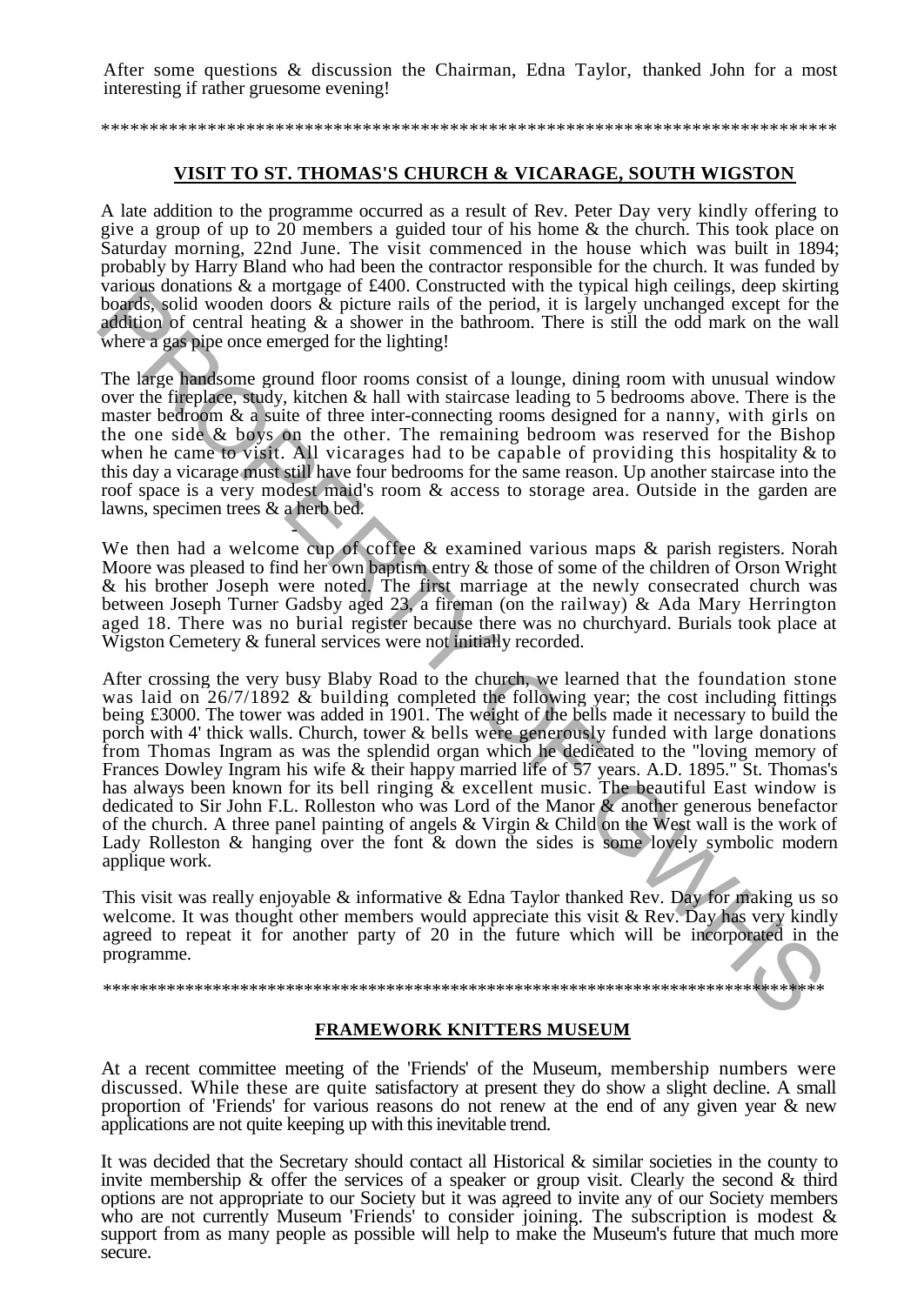For more details contact the Secretary - Mrs. C. Nisbet, 3 Wells Avenue, Kilby. Telephone 240 2787.

## **TOWN CRIER**

Oadby & Wigston Borough Council having agreed to become involved in our quest for a new Town Crier, following the resignation of Mr. Stan Croxtall, organised a civic barbeque on Sunday 18th August at Parklands Leisure Centre. This event raised money for the Mayor's Asthma Awareness Appeal & during the evening a competition was held to choose the replacement. Five people entered & the winner chosen was Mr. Joe David from Sapcote. Mr. David is a former British Army Sergeant Major & Beefeater at the Tower of London, so his qualifications seen just right. He has also been Town Crier of Blaby for the last two years. We look forward to 'hearing' of him in the future.

## **LOUGHBOROUGH ALL SAINTS' CHURCH**

Burial Records 1808 13th July

"The Heat was so intense that in consequence thereof many people died, especially they that were at work in the Hayfields, also a great many Horses, particularly Carriage Horses drawing Stage Coaches.

The Thermometer as High as 92°"

Thanks to Margaret Rice for supplying this excerpt from the Loughborough Parish Records. It shows that very hot spells of weather are not a modern phenomenon after all.

Our November meeting is to take the form of a reading & discussion of a lecture originally given in 1911 on the history of Wigston. With this in mind the subject of Who's Who for this issue is the author of that work, Mr. W.J.R. Pochin.

## WIGSTON WHO'S WHO NO: 15

## WILLIAM JOHN REYNOLDS POCHINM.A.

William John Reynolds Pochin was born the eldest child of the Rev. William Henry Pochin, a Church of England minister, on 8/4/1850, at Caythorpe, Nottinghamshire. His mother Elizabeth nee Reynolds was the daughter of Elias Reynolds of Dunton Bassett. There were to be 2 more children, another son Henry Elias Slater Pochin, who followed his father into the Church, & a daughter, Catherine Mary Elizabeth Pochin. These 3 children were the grandchildren of John Armston Pochin I (1777-1843) who lived & farmed at The Manor House, Newgate End. The children's father would have been brought up there but not being the eldest son had choosen another occupation. The Pochin family had lived in Wigston for at least 6 generations prior to this & were a branch of the Pochins of Barkby who still live at Barkby Hall to this day.

Young William's father was appointed Vicar of Ramsgill, Yorkshire & probably for this reason he was sent to school at St. Peter's, York, from where he matriculated in 1869. He then went to Cambridge where he gained a B.A. (Law & Hist. Trip. 1st Class) in 1873 & M.A. in 1877. He embarked on a legal career & was admitted to Gray's Inn on 11/11/1879. He was called to the Bar on 18/4/1883. During his career as a barrister he became a Master Bencher of Gray's Inn, an Equity Draftsman & Conveyancer. When in London he lived at 6, New Square, Lincoln's Inn & had chambers in Gray's Inn.

Fate decided that William should inherit his grandfather's property after all. His father's eldest brother John Armston Pochin II (1806-1880) & another brother James George Pochin (1816-1905) lived & farmed at the Manor House for many years. Neither of these two married  $\&$ so when the survivor, James, died he left "everything" to his nephew William & his niece Catherine<br>jointly. The other nephew Henry had died prior to this, unmarried, otherwise he would most likely have been included.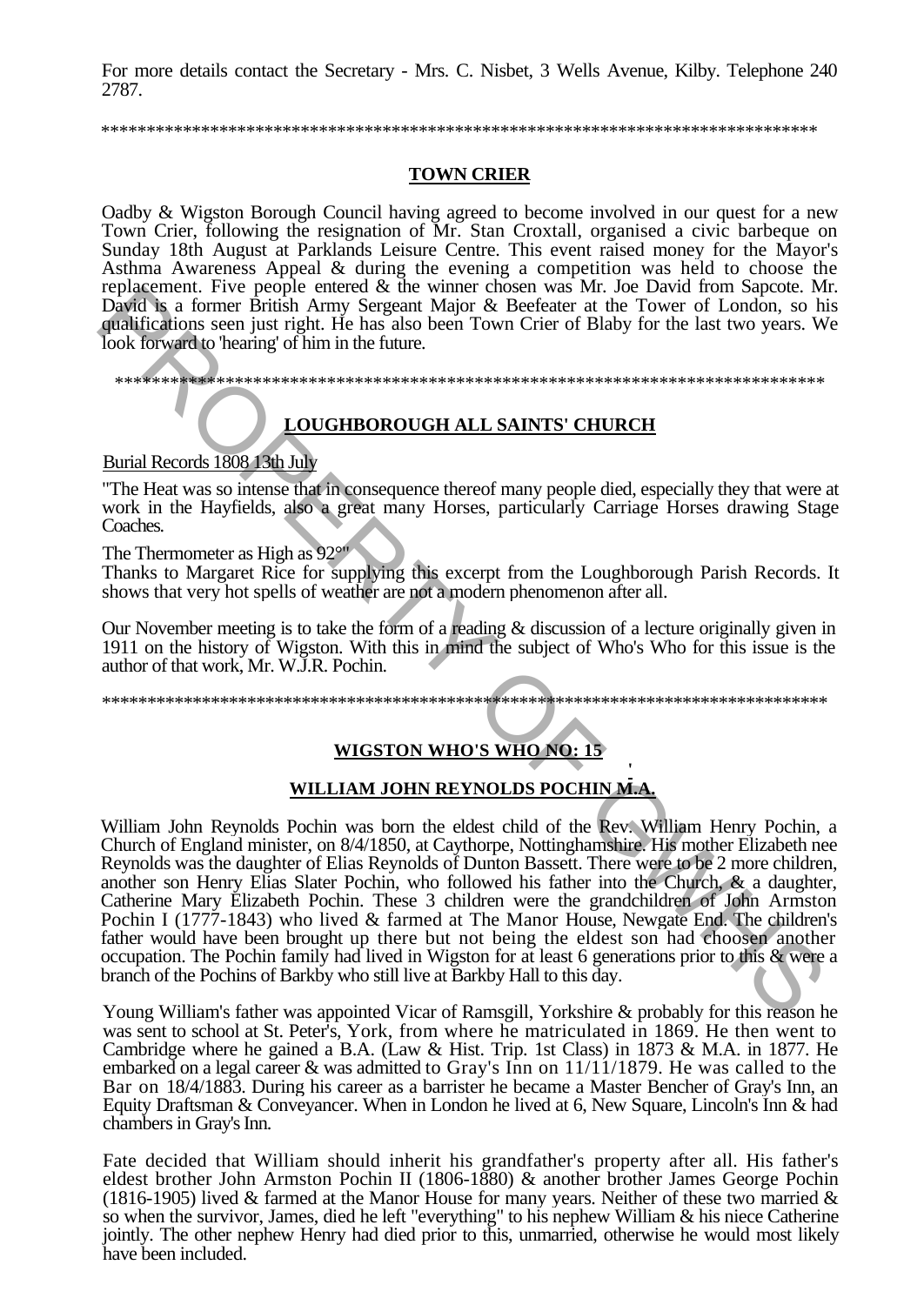William & Catherine took over the Manor House. Neither of these married either & the two lived together, Catherine running the household on a day to day basis & William dividing his time between Wigston & his London chambers.

Catherine who is remembered as being very musical & playing the organ at All Saints' died in 1916. Thereafter William must have led a rather lonely life. He continued with his work in London & the management of his Wigston estate. The land stretched down to include the old gas works site & into South Wigston to include the present recreation ground. He owned Yew Tree House & was one of the three largest landowners in the parish.

He was much involved with All Saints' Church & gave the new clock in 1926. In 1930 he paid for electricity to be installed  $\&$  a plaque inside states that this was in memory of Rev. W.H.  $\&$  Miss C.M.E. Pochin, his father & sister. He also spent quite a time with the parish records which he used to prepare his lecture on the history of Wigston which was read to Wigston Literary & Scientific Society in 1911. This was later published as a pamphlet by Deeming Bros, of South Wigston.

William died aged 80, at his chambers on 17/5/1930. A press article reports..."a noted lawyer...a man of extremely reserved disposition...lived the life of a recluse at the Manor House, Wigston Magna...but was a brilliant man in his profession & worked at his chambers...almost up to the time of his death. At a service at Gray's Inn Chapel, the Rev. Dr. Matthews said 'After a distinguished career, an academic career distinguished both in classics & law, Master Pochin became a student of this Society in 1879...he served for a time as Chairman of the Law Committee. He was one of those perhaps somewhat rare people at the present time who blend the lawyer & the country gentleman. He was by nature a student. The centuries old customs of this Inn  $\&$  Society appealed strongly to his historical sense. He devoted himself to their preservation, & to research into their meaning  $1\degree$ .

William's body was brought back to Leics. & buried in the peaceful little churchyard at Great Stretton. Sometime later his executors presented a sword to Wigston Council which was said to have been left behind at the Manor House by Oliver Cromwell when he stayed a night there prior to the Battle of Naseby. The Manor House is not that old but there was very probably a previous house on the same site. What is more puzzling is that later investigations have suggested the sword is of much more recent date & European in origin. This seems an odd mistake for such a family to make. Was there perhaps more than one sword in the effects & the executors got them mixed up?

Tricia Berry

ON THE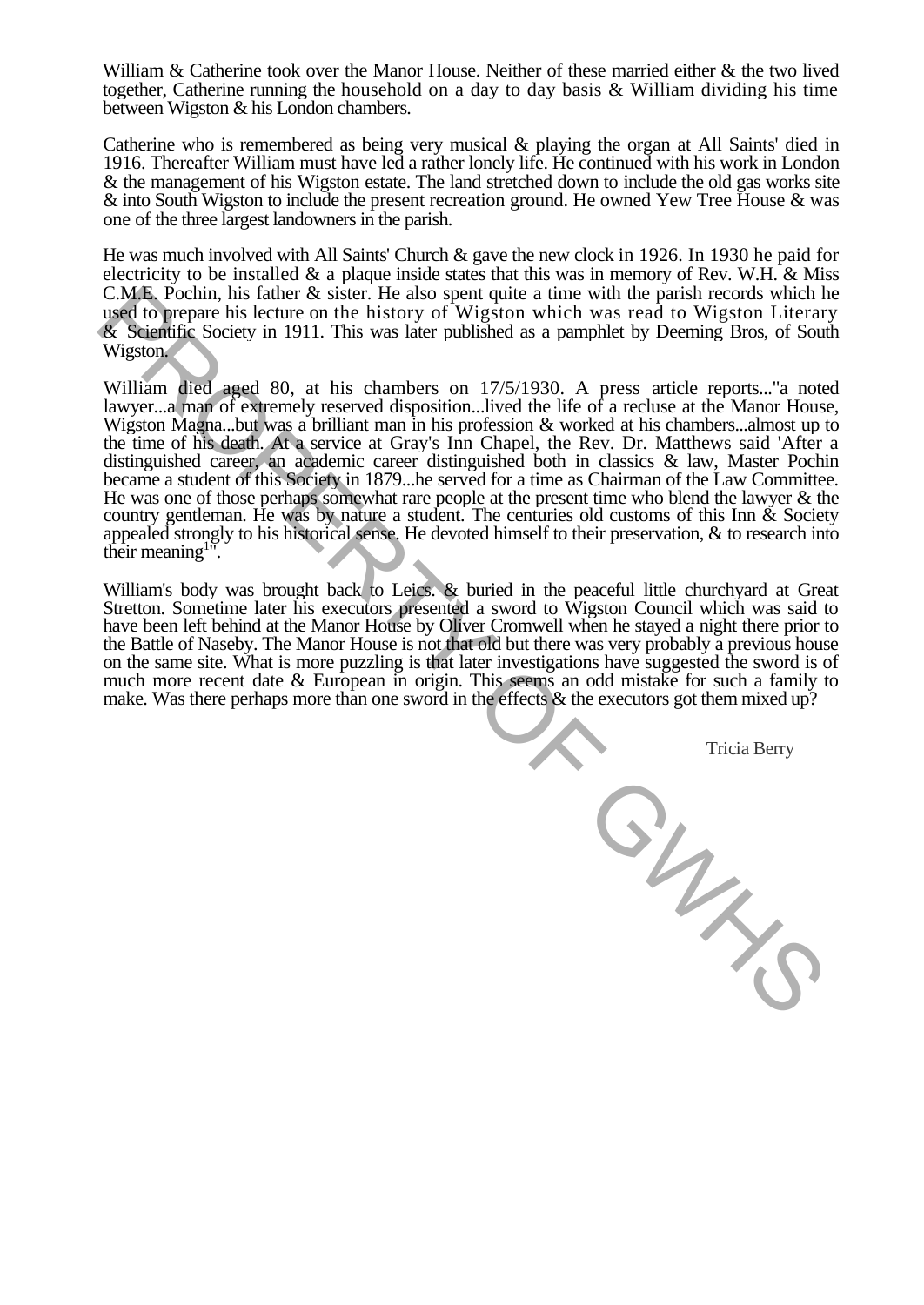Sources: Alumni Cantabrigienes 1752-1900 J.A. Venn. Will of James George Pochin. LRO Rp208 1905. Leicester Mercury 22/5/1930. Leic. Evening Mail 9/2/1933. Leics. Pedigrees & Royal Descents by Geo.D. Fletcher 1887. Various directories.

| <b>BODEHOOMING BURNER</b> |  |
|---------------------------|--|

### **FORTHCOMING EVENTS**

In Aid of FWK Museum

19th October at 7.30p.m. Quiz Night at All Saints Church Room. Entrance £1 at door. In teams of four, either make your own team or join with others upon arrival.

6th December at 6.30p.m. Festive carols, wine  $\&$  mince pies, at the Museum.

7th December Christmas Open Day at the Museum. Stalls, cards, pantry, Christmas Cake raffle etc.

28th February 1997 at 7.30p.m. Skittles Evening at The Old Crown. The Society v FWK Museum. £5 including supper. Tickets nearer the time.

7th June 1997. Coach trip to Chester. Plan your own itinerary. Details later.

24th June 1997. Evening Coach Trip, commentary by Duncan Lucas.

## In Aid of South Wigston Methodist Church

1st & 2nd November at 7.30p.m. Slide Show 'South Wigston Re-visited' at the Methodist Church South Wigston £2 50. Please note admission by ticket only -contact Peter Mastin 2882503. **PERTY COMING EVENTS**<br>
2. Night at All Simple Blunch Room. Entrance E1 at door. In teams of four, citier make your own team or join<br>
2. Night at All Simple Blunch Room. Entrance E1 at door. In teams of four, citier make yo

\*\*\*\*\*\*\*\*\*\*\*\*\*\*\*\*\*\*\*\*\*\*\*\*\*\*\*\*\*\*\*\*\*\*\*\*\*\*\*\*\*\*\*\*\*\*\*\*\*\*\*\*\*\*\*\*\*\*\*\*\*\*\*\*\*\*\*\*\*\*\*\*\*\*\*\*\*\*\*

## **RETURNS FROM WIGSTON MAGNA TO THE POPULATION ENQUIRY 1831**

QUESTIONS addressed to the OVERSEERS in England, and to the SCHOOLMASTERS in Scotland:

- 1st. How many inhabited Houses are there in your Parish, Township, or Place; and by how many Families are they occupied?
- 2nd. How many Houses are now building, and therefore not yet inhabited?
- 3rd. How many other Houses are uninhabited?
- 4th. What Number of Families in your Parish, Township, or Place are chiefly employed in and maintained by Agriculture; or by Trade, Manufacture, or Handicraft; and how many Families are not comprised in either of the Two preceding Classes?

N.B. The total Number of Families in answer to this Question must correspond with the Number of Families in answer to the First Question; and if any Doubt shall arise as to the Class in which any Family or Families ought to be comprised, such Doubt is to be stated as a Remark, not omitting therein to specify in which Class such Family or Families may have been comprised in your Answer to the Fourth Question.

5th. How many Persons (including Children of whatever Age) are there actually found within the Limits of your Parish, Township, or Place, at the Time of taking this Account, distinguishing Males and Females\* and exclusive of Men acually serving in His Majesty's Regular Forces, or in the Militia, and exclusive of Seamen, either in His Majesty's Service, or belonging to registered Vessels? \*Every Female Servant must be again entered under Question 13th.

6th. How many of the Males enumerated in answer to the 5th Question are upwards of Twenty Years old?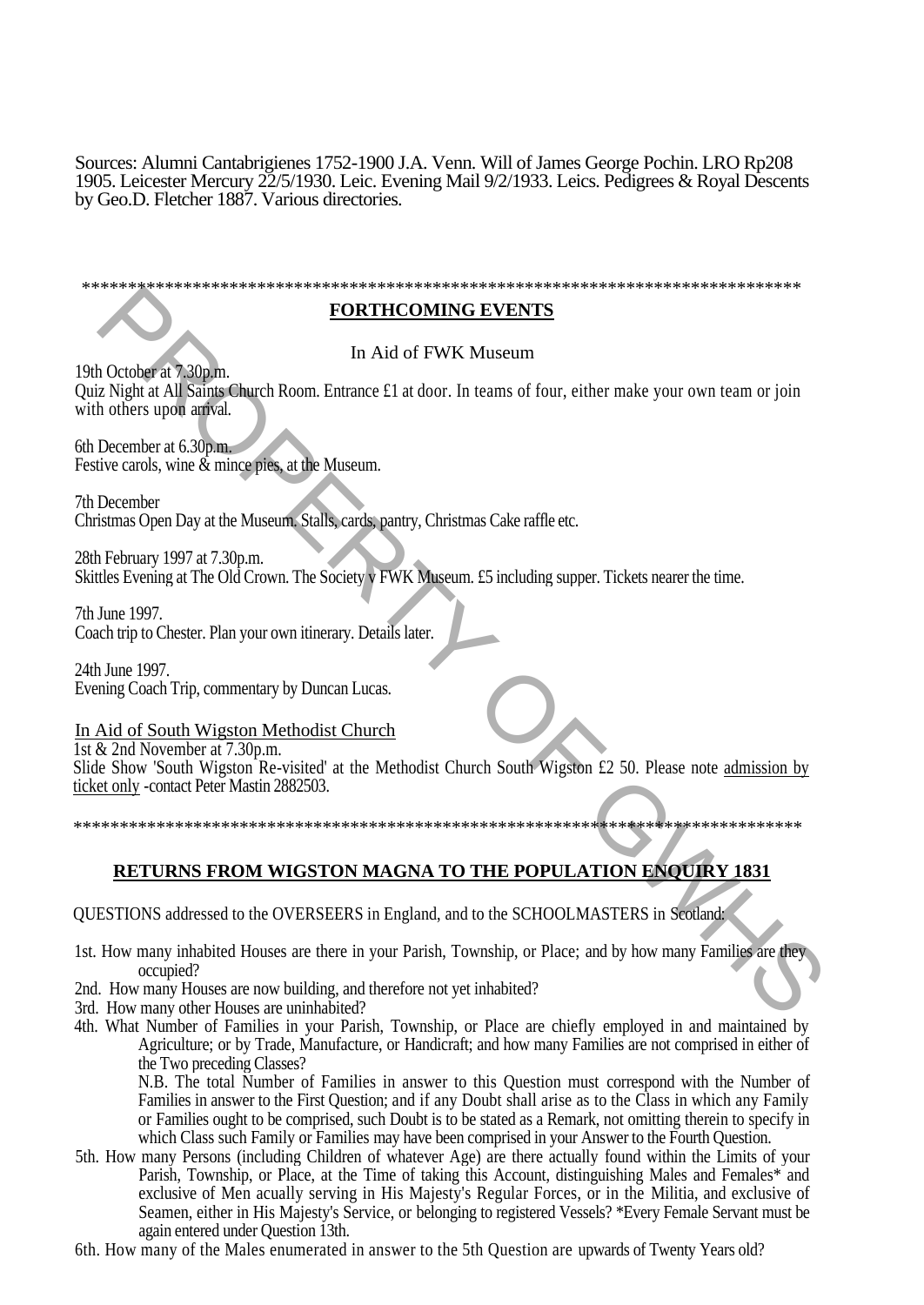N.B. If this Number of Males upwards of Twenty Years old should differ materially [or otherwise, as compared to the Return of 1821] from One Half of the total Number of Males [in answer to Question 5th] some Error has probably been committed, and the Answer to this Question should be examined, and corrected, if necessary.

[In the Year 1821, the Number of Males in Great Britain returned as being upwards of Twenty Years of age, as also the Number of those under that age, somewhat exceeded 3,000,000; But in the City of London and other parts of the Metropolis generally the Number of Males upwards of Twenty Years of age preponderated; in other places, wherever the increase of Population has been unusually rapid, a contrary Result may be anticipated].

- 7th. How many Males upwards of Twenty Years old are employed in Agriculture, including Graziers, Cowkeepers, Shepherds, and other Farm Servants, Gardeners (not taxed or taxable as Male Servants), and Nurserymen? In answering this Question, you will carefully distinguish these Males into Three Classes; viz. First, Occupiers of Land who constantly employ and pay One or more than One Labourer or Farm Servant in Husbandry; Secondly, Occupiers of Land who employ no Labourer other than of their own Family; Thirdly, Labourers in Husbandry and Farm Servants employed by Occupiers of the First Class.
- 8th. How many Males upwards of Twenty Years old are employed in Manufacture or in making Manufacturing Machinery; but not including Labourers in Warehouses, Porters, Messengers etc., who are to be included in a subsequent Class? [Question llth].
- 9th. How many Males upwards of Twenty Years old are employed in Retail Trade or in Handicraft, as Masters, Shopmen, Journeymen, Apprentices, or in any Capacity requiring Skill in the Business; but not including Labourers, Porters, Messengers, etc., who are to be included in a subsequent Class? N.B. The enable you to answer this Question in a Manner satisfactory to yourself, a Half Sheet [Formula No. 2] containing a List of the Denominations of several Trades is transmitted herewith, with blank Spaces and Lines for Entry of the Answers you obtain; (it being understood that if any Trade or

Business carried on in your Parish or Place does not appear in the printed List, you will specify such Trade at Bottom of the said List), making a Mark for each Male opposite to the Denomination of his proper Trade or Business, and adding all together for final Entry in the Schedule; to which Schedule you will annex the said printed List, with your original Entries thereon.

- 10th. How many Males upwards of Twenty Years old are Bankers, Capitalists, Professional Persons, Teachers, Clerks, Surveyors, and other Educated Men? And in answering this Question, you will include generally Persons maintaining themselves otherwise than by Manufacture, Trade, or bodily Labour. [\*A Retailer sells to the Consumer the Article sold].
- llth. How many Males upwards of Twenty Years old are Miners, Fishermen, Boatmen, Excavators of Canals, Roadmakers, Toll Collectors, or Labourers employed by Persons of the Three preceding Classes, [Questions 8th, 9th, 10th,] or otherwise employed in any Kind of bodily Labour, excepting in Agriculture? Labourers in Agriculture having been already entered in the proper Place.
- 12th. How many other Males upwards of Twenty Years old (not being taxable Servants under the next Question) have not been included in any of the foregoing Classes? Including, therefore, in answer to this Question, retired Tradesmen, Superannuated Labourers, and Males diseased or disabled in Body or Mind.
- 13th. Hsw many Household Servants, including all Female Servants, and such Male Servants (of whatever age) as are taxed or taxable as such; also Waiters and Attendants at Inns, distinguishing the Males upwards of Twenty Years of Age from the Males under Twenty years of Age? N.B. Observe that the Number of Males, in answer to Questions 7th, 8th, 9th, 10th, llth, 12th, and 13th collectively, cannot be less than the Number of Males upwards of Twenty Years old, in answer to Question 6th; but will exceed that Number in consequence of under Twenty Years of Age; and as a general Individual of mixed Occupation or Income to that to profit more than by any other. **Superbay,** and the rama Encenta, Gatebeary (not based on twistbe as Male Servanty), and Nuccessites in the same of the same stress of a maximization of the same stress of the same stress of the constanty employed by cons
- 14th. If you have entered any Males in answer to the 8th Question, be pleased to specify the Manufacture or Manufactures in which they are employed; and what Proportion of the Number of those entered in answer to Question llth are employed in any Quarry, Mines, Coal Pits, Fishery, or public Work now in progress?

**\*\*\*\*\*\*\*\*\*\*\*\*\*\*\*\*\*\*\*\*\*\*\*\*\*\*\*\*\*\*\*\*\*\*\*\*\*\*\*\*\*\*\*\*\*\*\*\*\*\*\*\*\*\*\*\*\*\*\*\*\*\*\*\*\*\*\*\*\*\*\*\*\*\*\*** 

## **RETURNS FROM WIGSTON MAGNA TO THE POPULATION ENQUIRY 1831**

QUESTIONS ADDRESSED TO THE OVERSEERS IN ENGLAND, AND TO THE SCHOOLMASTERS IN SCOTLAND

FORMULA No 1. COUNTY OF LEICESTER; PARISH OF WIGSTON MAGNA

| <b>Inhabited Houses</b> | 452  |
|-------------------------|------|
| <b>Families</b>         | 483  |
| Houses Building         | None |
| Houses Uninhabited      | 27   |
|                         |      |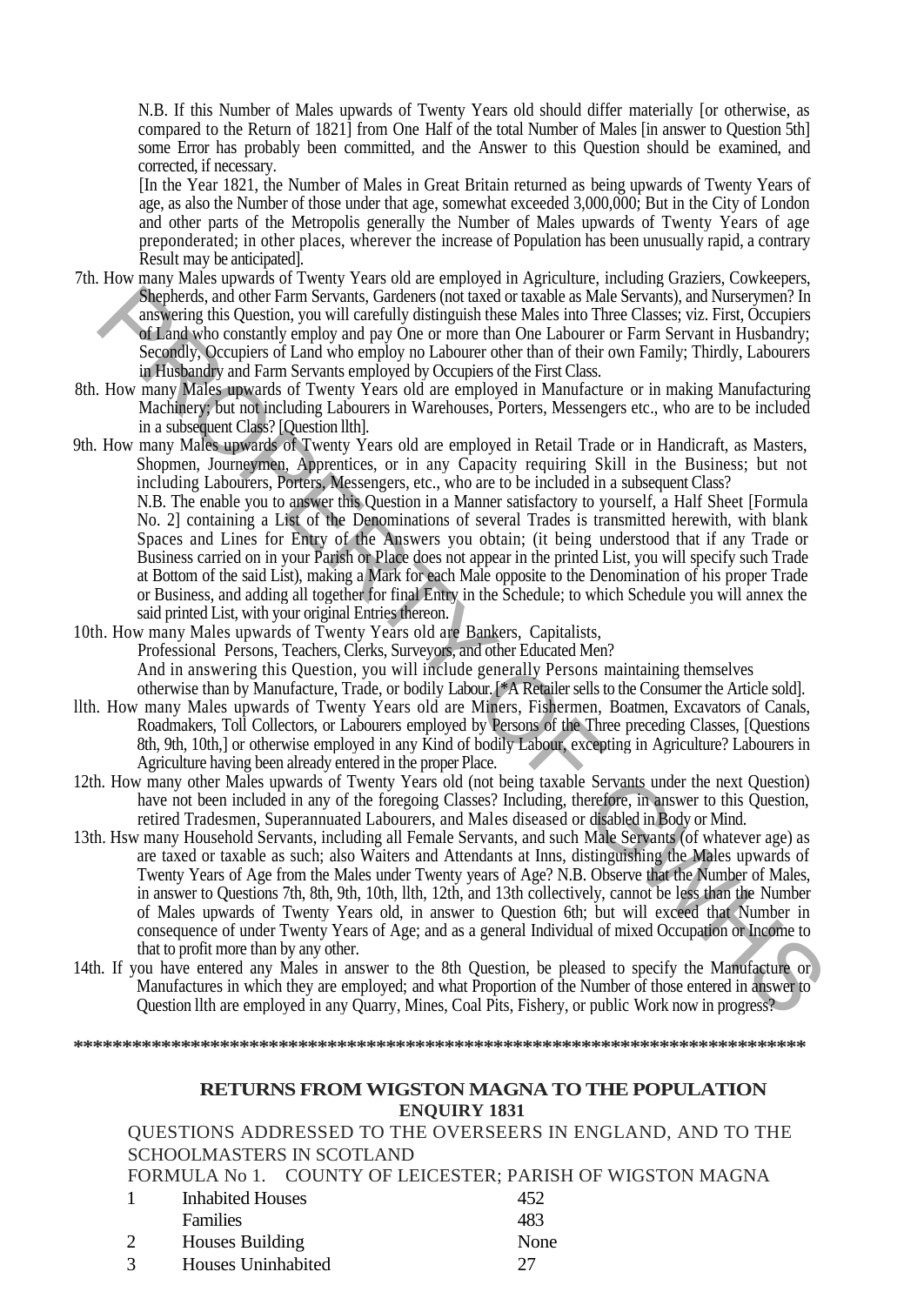| $\overline{4}$ | Families. Employed in Agriculture                | 93   |  |
|----------------|--------------------------------------------------|------|--|
|                | Families In Trade, Manufacture & Co              | 336  |  |
|                | All other Families                               | 45   |  |
| 5              | Males                                            | 1061 |  |
|                | Females                                          | 1113 |  |
| 6              | Males upwards of 20 years                        | 511  |  |
| $\tau$         | Agriculture. Occupiers 1 st class                | 13   |  |
|                | 2nd class                                        | 10   |  |
|                | Labourers in Agriculture                         | 6933 |  |
| 8              | Manufacturing of Stockings                       | 258  |  |
| $\overline{9}$ | <b>Retail Trade and Handicraft</b>               | 100  |  |
| $10\,$         | Wholesale and Capitalists, Clergy,               |      |  |
|                | Office-clerks, Professional and other            |      |  |
|                | <b>Educated Men</b>                              | 6    |  |
| 11             | Labourers, not Agricultural                      |      |  |
| 12             | All other Males of 20 years                      | 23   |  |
| 13             | Male Servants, Upwards of 20 years               | 5    |  |
|                | Under 20 years                                   | 10   |  |
|                | <b>All Female Servants</b><br>[Within<br>$Q.8$ ] | 31   |  |
|                |                                                  |      |  |
|                |                                                  |      |  |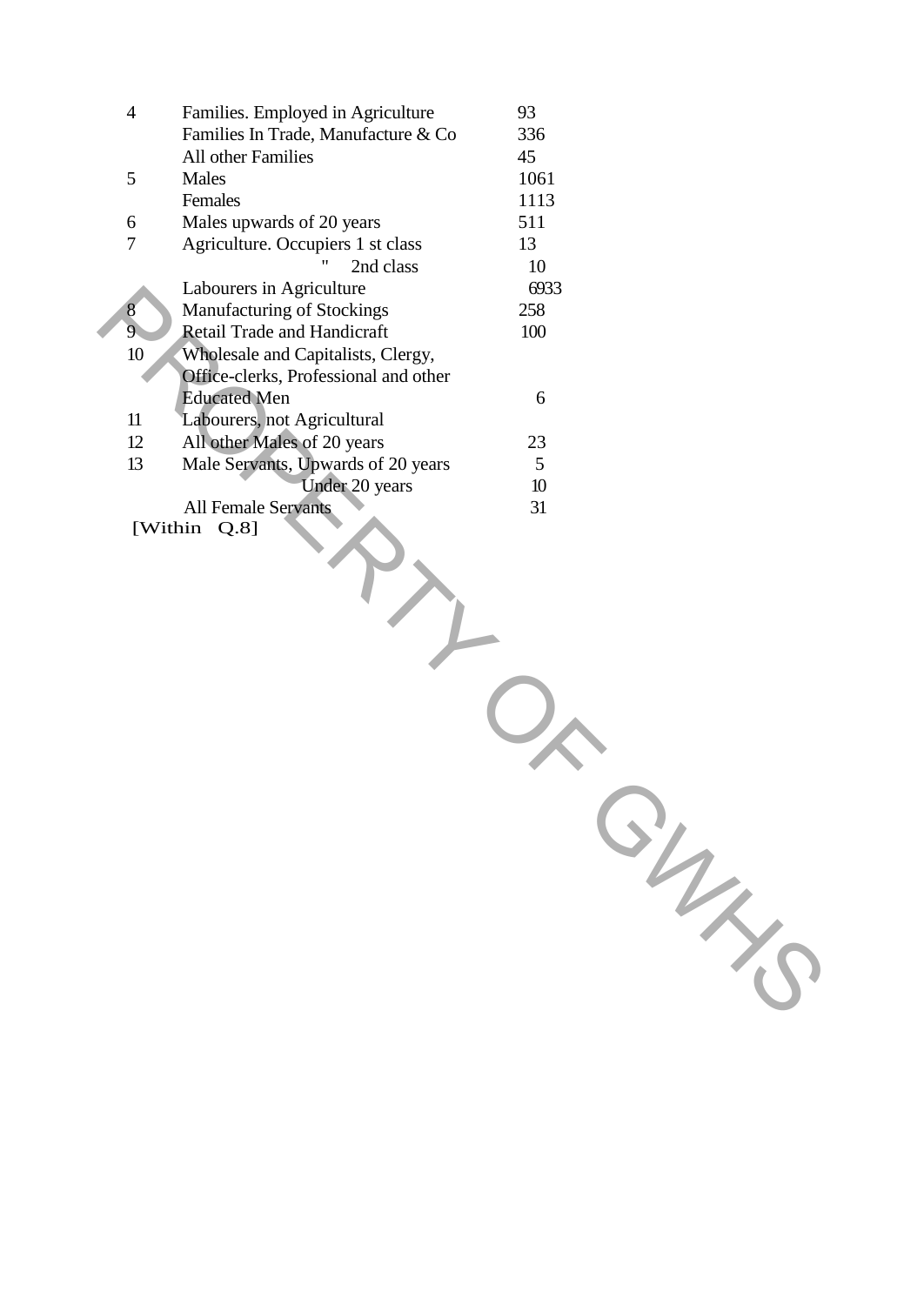#### (LRO WIGSTON MAGNA DE3 84/91)

Thanks to Jim Colver for supplying these details of the Population Enquiry of  $1831<sub>7</sub>$  featured on Pages 8, 9 & 10 & the Prisoner of War Fund notes on Pages 11 & 12.

\*\*\*\*\*\*\*\*\*\*\*\*\*\*\*\*\*\*\*\*\*\*\*\*\*\*\*\*\*\*\*\*\*\*\*\*\*\*\*\*\*\*\*\*\*\*\*\*\*\*\*\*\*\*\*\*\*\*\*\*\*\*\*\*\*\*\*\*\*\*\*\*\*\*\*\*\*

#### **WIGSTON MAGNA PRISONER OF WAR FUND 1918**

Although the First World War had been going since 1914, not until the end of July 1918, some three months before the Armistice, did the scheme for sending aid to Wigston Magna's prisoners of war get under way. The following items are taken from the Prisoner of War Fund Minutes Book. An inaugural meeting was held on July 25th, 1918 in the Wigston Council Chambers to consider a scheme to raise funds for the Prisoners of War from Wigston Parishes and the following minutes were noted by Mr J.A. Broughton. Chairman - Mr J W Black

- ITEM I/ 23 Ladies and Gentlemen were present The Rev. F.RC Payne of Leicester. Gen. Sec. for the Leicester and Rutland Prisoner of War Fund explained the scheme now in operation for sending parcels to the Prisoners of War.
- ITEM *21* Extract:- It was resolved to co-operate with the Committee at Leicester to raise £1350 per annum needed to supply Wigston's War Prisoners with parcels of food.

MEETING SEPT. 5th 1918

- ITEM 47 Extract:- Several efforts already taken place. Letters of appreciation to be sent to Mrs. Barnley for arranging a pageant which realised £16 on July 6. To Miss Lucas & friends for various efforts made on Aug 24 and 31 which realised the magnificent sum of £103..10..Id. To the Vicar & Churchwardens of All Saints' Church for collections taken £11..6..6d and to the Schoolmaster and children of the National Schools for collecting £2.1 .Od. **Numerally the UNIGETING MATERIA CONDITION ANDER OF WAR FUND 1918, some<br>
fine month the rest of the scheme in the scheme in the selection of the scheme in the scheme in the scheme in scheme in the selection of the scheme**
- ITEM 5/ It was decided that the following committees be formed:- Propaganda; Employer & Employees; Sewing; House to House Collecting; Entertainments.

#### MEETING SEPT. 12th 1918

Introductory remarks. Mr. J.H. Holmes reported on the work already done & various particulars as to the cost of parcels etc. needed for the Prisoners. It was stated that each man was sent 6 Pels. Every 4 weeks, value 107- (50p) each and in addition to this 107- (50p) of bread was also sent from Copenhagen or Beme every 4 weeks making the approximate cost of each man £45..10.,0 per annum. Up to the present date there were 32 Wigston Magna Wai Prisoners. The sum required for these being £1,500 per annum.

| ITEM 9/  | The President asked for offers for the fund and the following promises were made. |                                                                 |                                                                  |  |
|----------|-----------------------------------------------------------------------------------|-----------------------------------------------------------------|------------------------------------------------------------------|--|
|          | Messrs. A.H. Broughton & Co.                                                      |                                                                 | £25                                                              |  |
|          | Messrs. W. Holmes & Son                                                           |                                                                 | £25                                                              |  |
|          | Mr. E. Foulston                                                                   |                                                                 | £25                                                              |  |
|          | Mrs. W. Maycock                                                                   |                                                                 | $I$ - per week                                                   |  |
| ITEM 137 | Extract:-                                                                         |                                                                 | The Ladies of the sewing committee stated that they had already  |  |
|          |                                                                                   | started planning a Great Bazaar to be held in December and Miss |                                                                  |  |
|          |                                                                                   |                                                                 | Ada Geeves stated that a flag day had been arranged for October. |  |

#### MEETING OCT. 10th 1918

ITEM 47 The offer by Mr Ladkin on behalf of the National School Managers to use a room for committee meeting when necessary at the small sum of  $1/6$  (7p) each meeting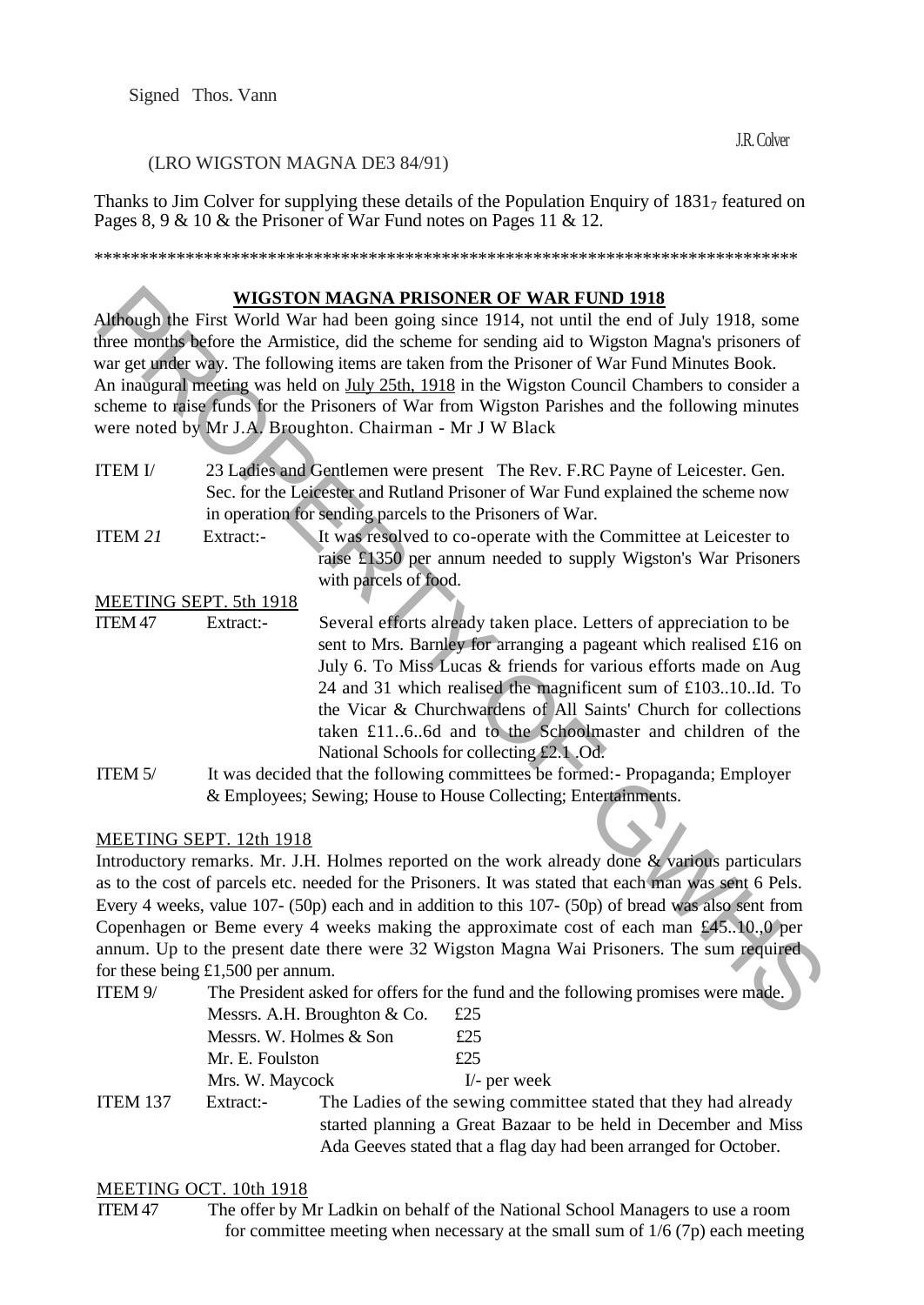was gratefully accepted.

ITEM 57 The suggestion of Mrs. J. Hassle that the committee pay Id each to defray costs when having a meeting was accepted.

|                | <b>MEETING NOV. 14 1918</b> |                                                                                                                                                                                                                                                                                                 |
|----------------|-----------------------------|-------------------------------------------------------------------------------------------------------------------------------------------------------------------------------------------------------------------------------------------------------------------------------------------------|
| ITEM 3/        | Extract:-                   | The action of the secretary in obtaining the loan of a parcel for<br>demonstration purposes was confirmed.                                                                                                                                                                                      |
| ITEM 5/        | Extract:-                   | The following charges to be made for admission to the Bazaar.<br>Season tickets (3 days) $2I - (\partial p)$ , Thursday and Friday afternoon<br>I/- (5p) each day. After 6 o'clock 6d (2p). Saturday afternoon 6d<br>$(2p)$ . Saturday after 6 o'clock I/- $(5p)$ including a dance to be held. |
| <b>ITEM II</b> |                             | It was decided to invite the following Gentlemen to preside at the openings; Mr.                                                                                                                                                                                                                |
|                |                             | J.A. Broughton, first day. Mr. B Toone, Mr. Lee, Mr Hincks, Mr. Pochin & Rev.                                                                                                                                                                                                                   |
|                | Mortlock.                   |                                                                                                                                                                                                                                                                                                 |
|                | <b>MEETING NOV. 18 1918</b> |                                                                                                                                                                                                                                                                                                 |
| <b>ITEM I/</b> |                             | Rev. T.W. Wright moved the following resolution, that owing to the Armistice                                                                                                                                                                                                                    |
|                |                             | having been signed by Germany, the Leicester committee have informed the public<br>through the press that further contributions for the prisoners of war are not                                                                                                                                |
|                |                             | necessary and that in view of this statement we discontinue any other efforts.                                                                                                                                                                                                                  |
| ITEM3/         |                             | A hearty vote of thanks was passed to the Rev. F.R.C. Payne & helpers for the                                                                                                                                                                                                                   |
| ITEM 5/        | Extract:-                   | great work done by them in the sending of parcels to the Wigston Boys.<br>It was decided that the Bazaar would be held as planned and the                                                                                                                                                       |
|                |                             | money raised should be devoted in some way for the Wigston men<br>who have served with the forces.                                                                                                                                                                                              |
|                |                             |                                                                                                                                                                                                                                                                                                 |
|                | MEETING NOV. 29 1918        |                                                                                                                                                                                                                                                                                                 |
| ITEM2/         | Extract:-                   |                                                                                                                                                                                                                                                                                                 |
|                |                             | A letter had been received from the Leicester Parcels Committee<br>stating they intended forwarding to the homes of former prisoners<br>of war, the parcels intended for Xmas.                                                                                                                  |
| ITEM 5/        | Extract:-                   | The committee discussed the Wigston Urban District Council's<br>proposal for erecting a memorial in Honour of the Wigston men but<br>were not prepared to pledge support until further details were<br>known.                                                                                   |
|                |                             | ITEM 6/ It was agreed that the funds raised from the Bazaar be devoted to a memorial for the                                                                                                                                                                                                    |
|                | Wigston men.                | $\mathcal{L}_{L}$                                                                                                                                                                                                                                                                               |
|                | MEETING FEB. 271919         |                                                                                                                                                                                                                                                                                                 |
|                | Extract:-                   |                                                                                                                                                                                                                                                                                                 |
|                |                             | A Mr. A.H. Broughton was asked to explain the scheme proposed                                                                                                                                                                                                                                   |
|                |                             | for the War Memorial. It was proposed to construct a park &                                                                                                                                                                                                                                     |
|                |                             | institute the approx. cost of which was £3,500. The resolution was                                                                                                                                                                                                                              |
|                |                             | passed and if it was accepted at a public meeting, the Peace<br>Memorial Park would receive the whole of the takings of the Xmas                                                                                                                                                                |
|                |                             | Faire.                                                                                                                                                                                                                                                                                          |
|                |                             | The total funds raised by the Committee since its formation after all<br>expenses paid was:                                                                                                                                                                                                     |
|                |                             | For the Prisoners of War Fund £508 72 1/2                                                                                                                                                                                                                                                       |

For the Peace Memorial Park £279.. 10..0